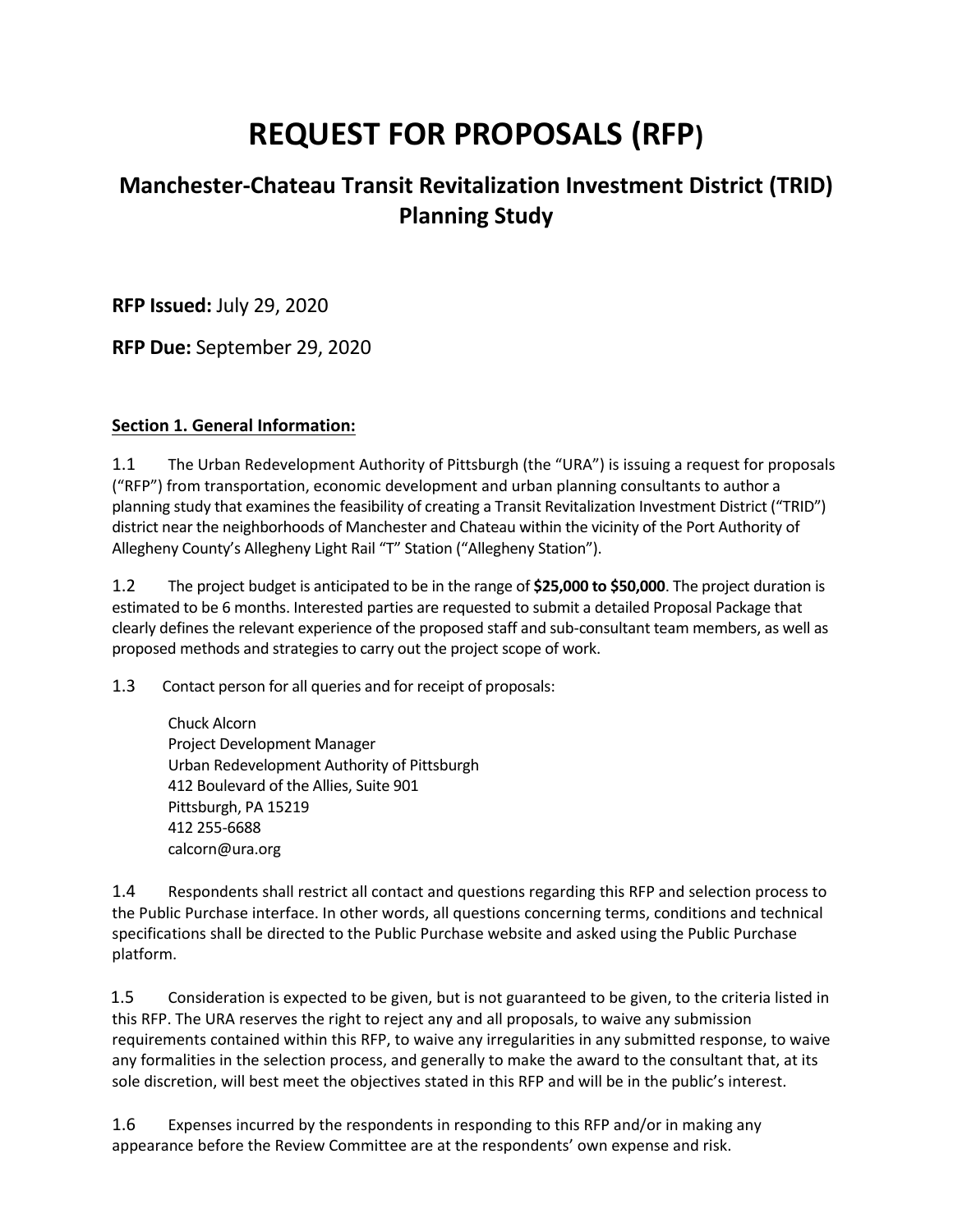1.7 Subconsultants may participate on multiple applicant teams. The URA reserves the right to make suggestions related to team structure during final contract negotiations.

# **Section 2. Background:**

# 2.1 *TRID Background*

The Commonwealth of Pennsylvania [Transit Revitalization Investment District Act of 2004](http://www.legis.state.pa.us/cfdocs/legis/li/uconsCheck.cfm?yr=2004&sessInd=0&act=238) (the "TRID Act") provides a financing mechanism for local taxing bodies to encourage transit-oriented development at Amtrak and transit stations. The TRID Act has established planning study guidelines for the creation of districts within which the financing mechanism may be applied. Please note that Bill 1210 has been introduced in the Pennsylvania Senate and, if passed, may amend the TRID Act. If PA Senate Bill 1210 becomes law, the TRID planning study must reflect that amendment.

The purpose of this project is to conduct the planning studies and value capture analysis required to develop a recommendation on the feasibility of establishing a TRID in the vicinity of the Allegheny Station in the neighborhoods of Manchester and Chateau in the City of Pittsburgh.

# 2.2 *Transit in Manchester-Chateau*

The [transit networks](https://paac.maps.arcgis.com/apps/webappviewer/index.html?id=21b561fba9284378be9f1c620f2dd48e) throughout Manchester-Chateau are essential to providing residents with access to opportunities. According to the 2010 U.S. Census, approximately 10% of households in Manchester don't own a vehicle, and those families likely rely heavily on public transit [\(page 125 of the Manchester](https://apps.pittsburghpa.gov/redtail/images/8151_Manchester_Chateau_Neighborhood_Plan.pdf)  [Chateau Neighborhood Plan\)](https://apps.pittsburghpa.gov/redtail/images/8151_Manchester_Chateau_Neighborhood_Plan.pdf). In the short term, it's important to maintain a high level of transit service until much needed local amenities—such as grocery stores, medical care, and daycare—can be provided.

Manchester-Chateau is served by existing bus transit and  $the T light rail system. The bus transit lines$ </u> include [the 14 Ohio Valley, 17 Shadeland, and 18 Manchester routes.](https://www.portauthority.org/pdfs/18.pdf) While the Port Authority of Allegheny County is in charge of the bus and transit system, opportunities to improve the usability and feasibility of the transit system can be undertaken with public and private multimodal investments. Improving the experience of taking transit (e.g., walking to the bus stop, waiting for the bus, frequency and reliability of service) and improving pedestrian connections to the Allegheny T station via Allegheny Avenue, Reedsdale Street and Ridge Avenue, Beaver Avenue and the Riverfront trail.

# 2.3 *Allegheny Station Service Area*

The T is Pittsburgh's only dedicated light rail system. It extends 26.2 miles from the North Shore to Downtown, and then connects to southern City neighborhoods and select southern municipalities of Allegheny County (AKA South Hills). The T has two lines: The Red Line and the Blue Line. These lines run identical routes from the Allegheny Station to the South Hill Junction Station, and then split-off to cover different areas of the South Hills. The average weekday ridership is about 28,000; the annual average ridership is about 8,300,000.

In 2012, the North Shore Connector project extended the T from Downtown Pittsburgh to the North Shore and added two stations: North Shore and Allegheny. Previous studies have considered further extensions that would ultimately connect the T to the Greater Pittsburgh Airport. The North Shore Station is adjacent to the West General Robinson Street Garage. The Allegheny Station is located at the southwest corner of Reedsdale Street and Allegheny Avenue. The two stations service workers and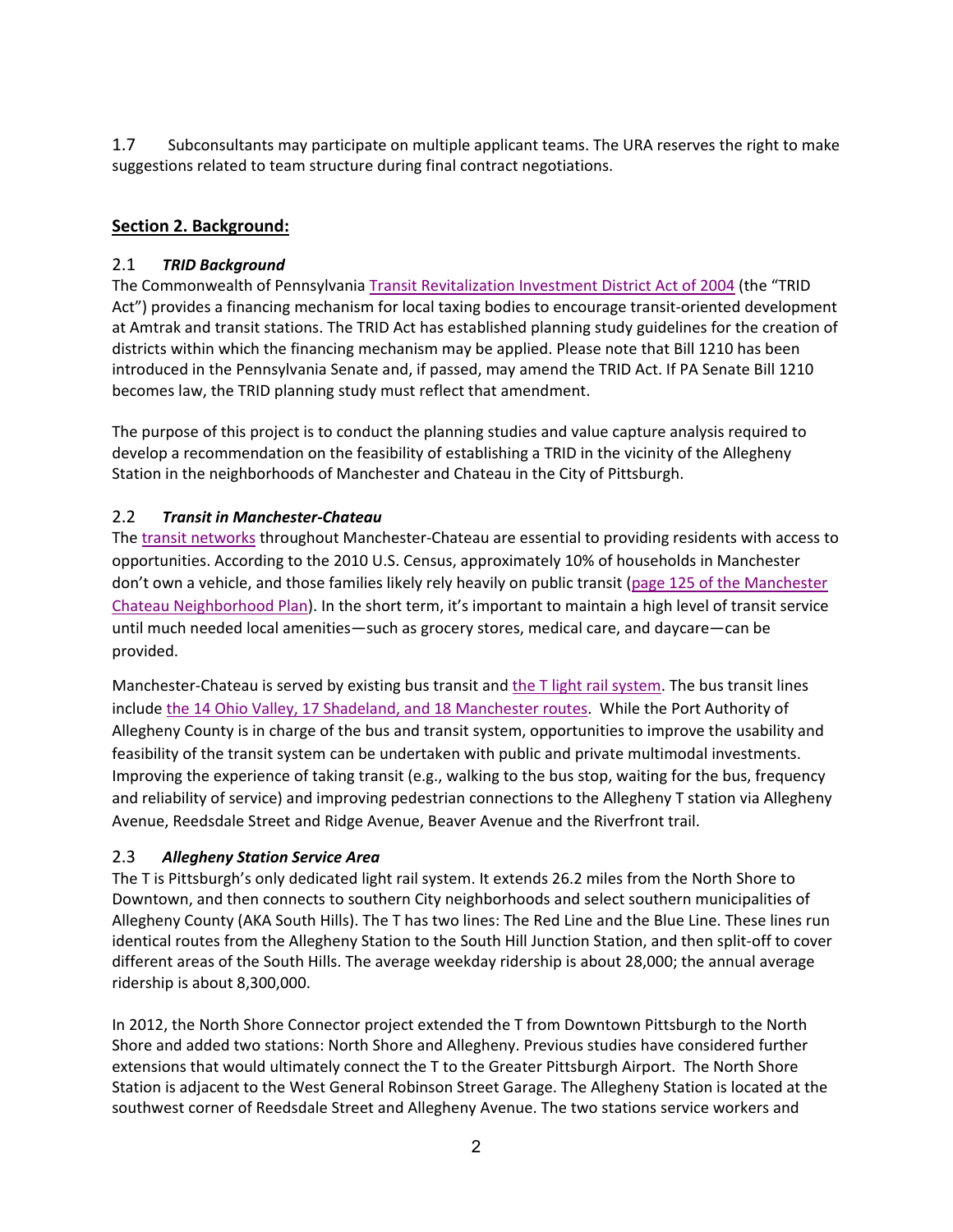visitors commuting between Downtown and the North Shore for business, school, dining, and entertainment—including travel for Steelers' games, Pirates' games, the Casino, and other special events in the North Shore. The Light Rail travels beneath the Allegheny River from Gateway Station in Downtown to the North Shore and emerges from the ground to an aerial structure between the two stations. The Allegheny Station is the nearest stop for most Manchester residents, and is currently the nearest station to the Esplanade development and the existing businesses in Chateau.

Rides are free to and from the North Shore. The "Free Fare Zone" extends from the North Side Station at West General Robinson Street Garage to the Allegheny Station, and is funded by the Stadium Authority and ALCO Parking.

The area surrounding the Allegheny Station has the potential for redevelopment, including the proposed Esplanade development project. The area contains a large proportion of surface parking lots and lowdensity commercial development, despite the excellent access to free transit. In addition to the proposed developments, there may be additional opportunities for more intensive uses of land, expansion of the tax base, and job creation.

Between 2000 and 2019, multiple large-scale redevelopments have significantly changed the built environment of Pittsburgh's North Shore. Additional development has occurred since then and more development is underway. However, the North Side also contains major railways, interstates, and highways that act as a significant divide between the neighborhoods and the waterfront. This divide has limited the full development potential of Manchester and other neighborhoods in the North Side. The existing railroad in the North Side is currently operated by Norfolk Southern.

# **Section 3. Project Description:**

# 3.1 *Project Description*

The Manchester-Chateau TRID study will explore the use of this financing mechanism to revitalize the Esplanade site in the North Side, with an emphasis on strategic use of vacant land located in the North Shore, Chateau and other areas that could be included in the value capture. This should emphasize leveraging the T as a pre-existing asset.

The URA believes that a Transit Oriented Development ("TOD") can be a revitalizing force in neighborhoods adjacent to existing transit. The Allegheny T and recent [Manchester-Chateau](https://pittsburghpa.gov/dcp/mcnp) planning [process](https://pittsburghpa.gov/dcp/mcnp) provide excellent opportunities for this type of development. This TRID study will focus on the Allegheny T Station, with special attention given to major redevelopments on the North Side as well as the priorities identified in the Manchester-Chateau plan.

The major goals of the Manchester-Chateau TRID study are to:

- Evaluate existing and concurrent studies in the area to form the foundation for the Manchester-Chateau TRID.
- Analyze the proposed Esplanade Development, including cost estimates, tax calculations, and an independent analysis of tax generation and job creation.
- Utilize the Manchester-Chateau neighborhood plan and Esplanade Development site plan as well as proposed infrastructure improvements to, firstly, define requirements for feasible TOD, and secondly, to identify priority TRID-eligible, implementable projects within the proposed value capture area(s).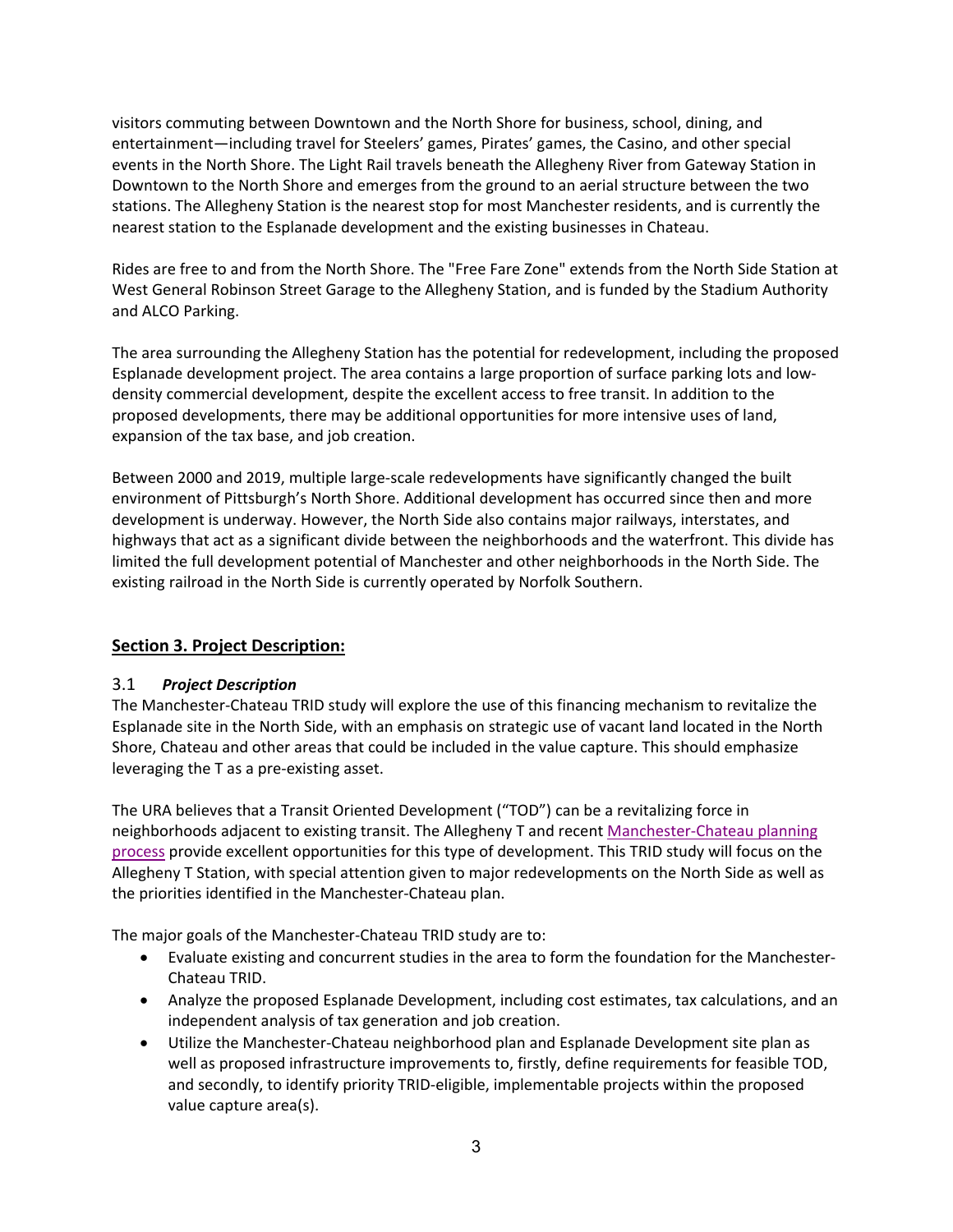- Examine development and infrastructure solutions to integrate the Allegheny Station and bridge the divide between Manchester and Chateau.
- Work with the relevant communities, stakeholders, and taxing bodies to determine if the establishment of a TRID is acceptable, and if so, what area(s) it should include based on the study results and proposed development scenarios.

The study will align with the goals in the *Mobility Chapter* of the Manchester-Chateau Neighborhood Plan—the comprehensive plan for Manchester-Chateau, which is available for review on the City of Pittsburgh's Department of City Planning website. These goals are:

- *Enhance safety through roadway design improvements;*
- *Improve quality and access to public transit services;*
- *Improve pedestrian and bicyclist infrastructure; and*
- *Reconnect Manchester and Chateau through a new vision for the State Route 65 network.*

The Manchester-Chateau TRID Study must also align with the objectives identified in *Allegheny Places*— Allegheny County's Comprehensive Plan; the Southwest Pennsylvania Commission's *2019 Regional Active Transportation Plan*; and the 2019 Long Range Transportation Plan—*Smart Moves For a Changing Region*.

# 3.2 *Stakeholders to be Consulted*

- Allegheny County Economic Development & Planning
- City of Pittsburgh
	- o Mayor's Office
	- o Pittsburgh City Council District 6
	- o Department of City Planning
	- o Department of Public Works
	- o Department of Mobility and Infrastructure
	- o Office of Management and Budget
- Commonwealth of Pennsylvania
	- o PA Department of Community and Economic Development (DCED)
	- o PA Department of Transportation (PennDOT)
	- o State Legislative Districts 19 (House) and 42 (Senate)
- Manchester Citizens Corporation
- Pittsburgh Public Schools
- Port Authority of Allegheny County
- Riverlife
- Carnegie Science Center
- Southwestern Pennsylvania Commission
- Urban Redevelopment Authority of Pittsburgh
- Esplanade Partners, LP

#### 3.3 *Study Area*

The *Primary Study Area* will be either the half-mile radius surrounding the T's Allegheny Station or another appropriate TRID boundary as defined by the [TRID Act No. 2004-238.](https://www.legis.state.pa.us/cfdocs/legis/LI/uconsCheck.cfm?txtType=HTM&yr=2004&sessInd=0&smthLwInd=0&act=238&chpt=7) Analysis of the East Corridor Area will be used for future TRID studies. The *Greater Study Area* could be drawn larger to include Manchester, Chateau, and other adjacent neighborhoods.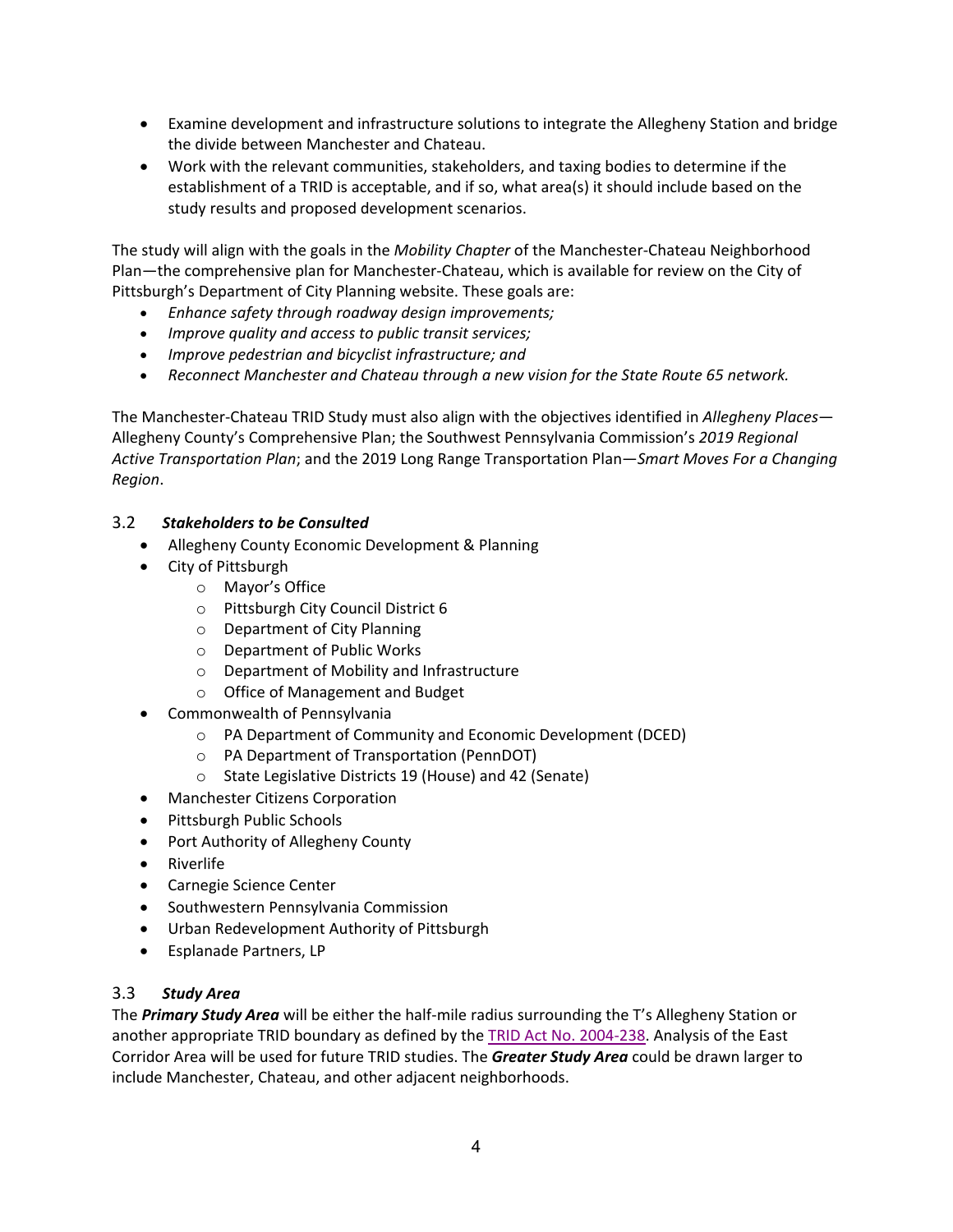# 3.4 *Scope of Work*

To complete the requirements of the TRID planning grant, the TRID Team must do the following:

#### 1. **Analysis (Greater Study Area and Primary Study Area)**

The Manchester-Chateau TRID study will build on the work of previous studies to fill in any gaps and to update with any recent changes in order to analyze existing conditions. An economic analysis for the Esplanade development plan should include an analysis of job creation and tax generation figures.

- *Review pre-existing and current studies* A number of studies have already been completed or are being completed for the relevant areas. These studies examine the market, present a vision, evaluate the demand for development, and explore the infrastructure needs of the areas. Studies will be available to the selected TRID consultant Team, including:
	- Transit-Oriented Development Typology Strategy for Allegheny County (2013)
	- East Liberty TRID Study and Implementation Plan (2011)
	- Manchester-Chateau Neighborhood Plan (2019)
- *Analyze current land use conditions (Primary Study Area)*
- *Analyze existing infrastructure conditions and need (Primary Study Area)*
- *Analyze traffic and parking conditions (Primary Study Area)*
- *Analyze Esplanade Development Plans and Proposed Infrastructure Improvements*

#### 2. **Market Analysis (Greater Study Area and Primary Study Area)**

The Manchester-Chateau TRID study will build off of the previous market studies in order to evaluate the current financial market surrounding the Allegheny Station and greater North Side.

- *Account for the review and analysis of previous market studies*
- *Analyze current market*
- *Identify market opportunities*

#### 3. **Multi-Agency Coordination**

The URA will coordinate inter-agency meetings for regular plan updates. Communication is essential to TRID implementation.

• *Present plan updates at monthly Steering Committee meetings*

#### 4. **Community Outreach (Primary Study Area)**

The Manchester-Chateau TRID study team will conduct one public meeting at a date and time that is agreed to by the Steering Committee, which will be held within the proposed value capture area. The study team will also conduct a final meeting with the Steering Committee to share the results of the study. The Steering Committee will help the consultant team advertise the community meeting and set the date and location. The public meeting will be utilized as an opportunity to facilitate community support and to solicit input on the proposed land use plan, infrastructure improvements and district boundaries.

Plan displays and other presentation materials are to be produced by the consultant team for this public engagement. These materials are also intended for utilization by the project team for future meetings and briefings.

#### 5. **Land Use (Primary Study Area)**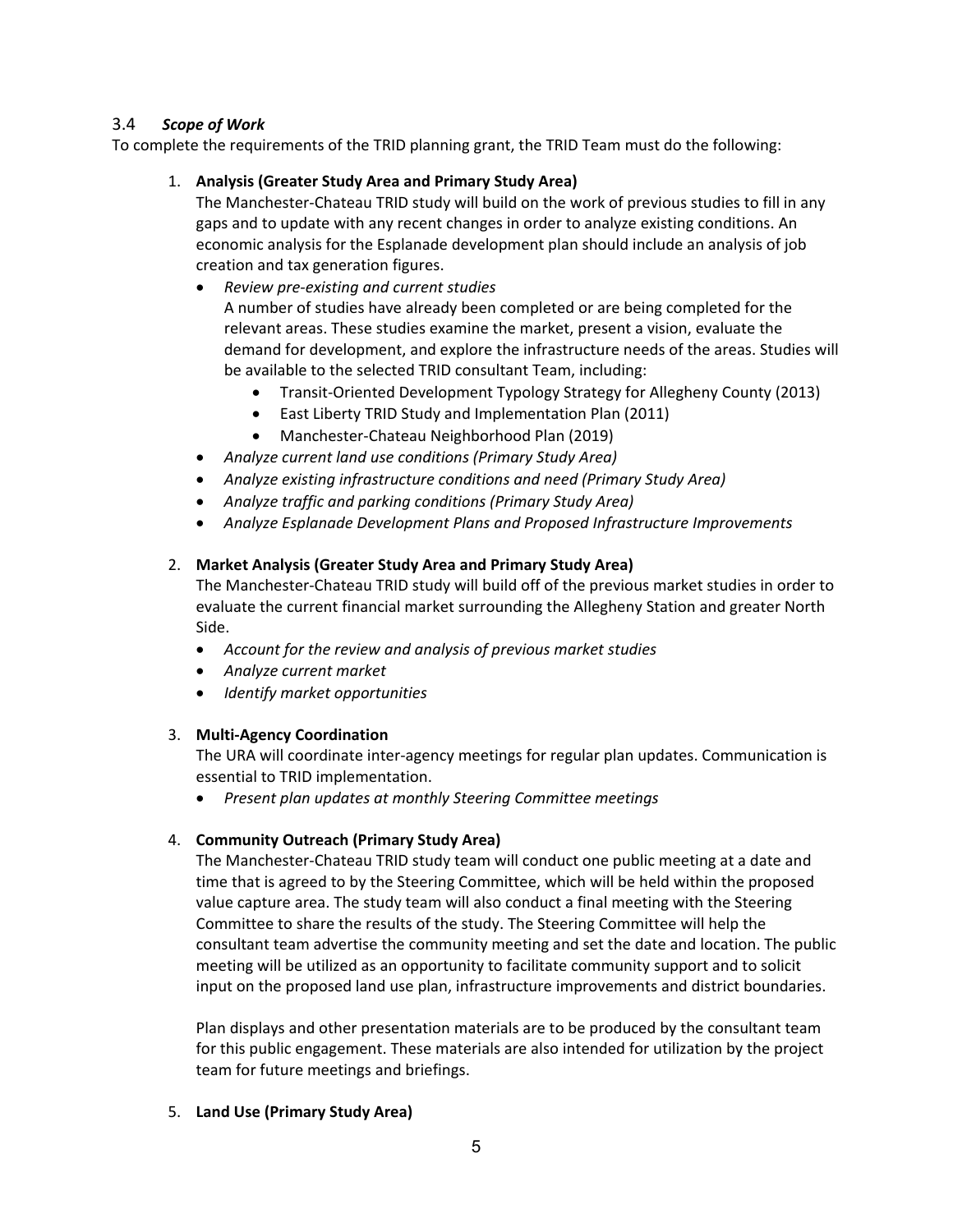The Manchester-Chateau TRID study will review proposed land use recommendations and propose new development opportunities based on market analysis, community feedback, and stakeholder conversations. This should account for the review and analysis of existing and ongoing studies.

# 6. **Transportation Improvements (Primary Study Area)**

The Manchester-Chateau TRID study will identify and illustrate needed infrastructure, access, bike and pedestrian connections, and transit improvements—including those specifically identified in the Manchester-Chateau Neighborhood Plan. The Manchester-Chateau TRID study will be used to develop these plans and provide cost estimates.

- *Identify and illustrate infrastructure improvements and costs*
- *Identify and illustrate transit and transportation improvements and costs*
- *Develop plans for better access to Allegheny Station and provide cost estimates*
- *Planned Esplanade improvements*

# 7. **Financial Plan (Primary Study Area)**

The Manchester-Chateau TRID study will primarily be dedicated to this task. Utilizing existing studies, the market analysis, development recommendations, and the determined costs of improvements to the Allegheny Station and surrounding infrastructure, the Manchester-Chateau TRID study will determine the ultimate feasibility of pursuing a TRID.

- *Provide a recommendation on the establishment of a TRID*
- *Identify a TRID boundary* 
	- o The TRID boundary should follow the guidelines defined by the TRID Act No. [2004-238.](https://www.legis.state.pa.us/cfdocs/legis/LI/uconsCheck.cfm?txtType=HTM&yr=2004&sessInd=0&smthLwInd=0&act=238&chpt=7) The TRID boundary should also balance the need for infrastructure and transportation improvements with the scale, fit, and mix of development within the proposed district.
- *Develop value capture projections based on proposed pledged parcels and tax increment projections*
- *Identify capital improvement costs and gaps in financing*

#### 8. **Implementation Plan (Primary Study Area)**

The Manchester-Chateau TRID study implementation plan will determine funding and phasing strategies to aid in the implementation of the TRID. This section will also plot out what must occur to make a TRID feasible if it is not feasible at this time.

- *Develop a funding strategy that corresponds to tax generation projections and uses*
- *Develop a phasing strategy informed by funding opportunities with specific implementation responsibilities identified*
- *Identify a management entity and plan and develop a schedule for TRID implementation*
- *Explicitly model job creation and tax generation figures based on the implementation plan parameters*

#### 9. **Deliverables**

- *Final working document in digital format*
- *All documents and raw data associated with the development of projections, deliverables, and all other scope items*
- *Materials for use at community outreach meeting and future presentations*

#### 3.5 *Budget*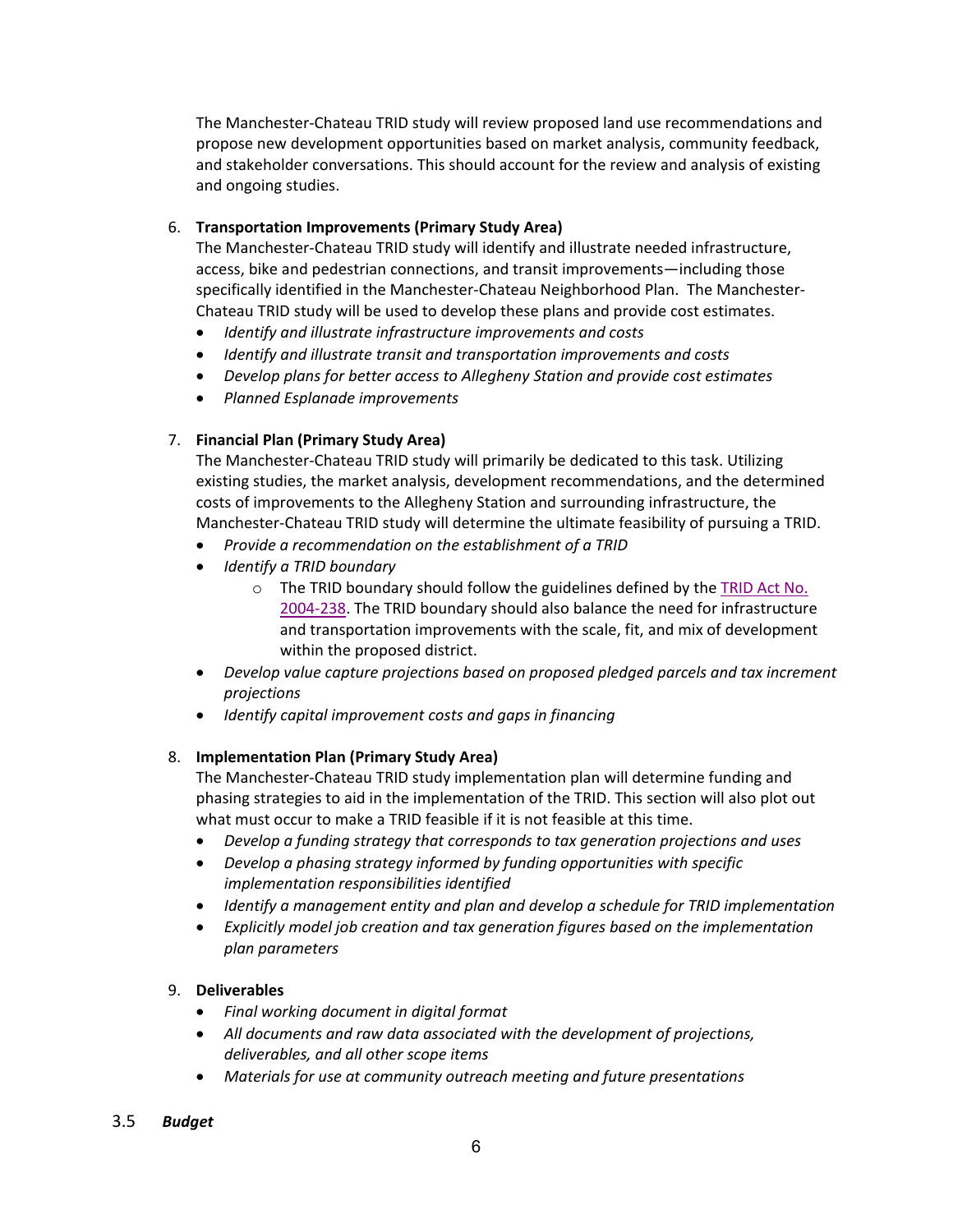The budget for this project is between \$25,000 and \$50,000. Proposals will be judged according to their cost-effectiveness, in addition to other criteria.

# **Section 4. Organization and Required Submittals for Proposal:**

#### 4.1 *Submission Requirements and Deadline*

- Proposals should clearly articulate an understanding of TRID Legislation.
- Proposals must be submitted electronically.
- Proposals must be submitted as a single Adobe PDF, 300dpi with character recognition and bookmarks.
- The proposal must be received by the URA via the Public Purchase interface **before September 29, 2020, 5pm** (Eastern Time). Proposals received after the deadline will not be accepted. Hard copies or proposals submitted outside of Public Purchase will not be accepted.
- Questions must be asked via the Public Purchase interface. Persons who submit questions directly to URA staff will be instructed to use the Public Purchase interface instead.

#### 4.2 *Proposal Format and Content*

- **Cover Letter**
	- o Limit to one page.
	- o Must contain, at minimum:
		- Company name, contact name, address, fax number, and email address.
		- Why this team is the most qualified to complete this project.

#### • **Scope of Services/Fees**

- o A detailed narrative of methods and plan to carry out the scope of work.
- o A proposed fee schedule (subject to negotiation) of items specified in the Scope of Work. Include hourly rates for key staff and a description of the desired terms for payment.
- o Project timeline with key milestones

#### • **Firm Information**

- $\circ$  Description of the consulting firm and any additional subconsultant firms included on the team (one page for each firm). Please include the following:
	- Name, address, and telephone number
	- Number and location of offices
	- **Managing principal, CEO, or president**
	- **Person to contact regarding this submission**
	- Size of firm
	- Type of organization (e.g., sole proprietorship, partnership, corporation)
	- **EXEC** Legal actions currently pending against firm
- $\circ$  The URA requires that all consultants demonstrate a good faith effort to obtain minority and women-owned business enterprise ("M/WBE") participation in work performed in connection with URA projects. The URA acknowledges the City of Pittsburgh's goal of eighteen percent (18%) minority and seven percent (7%) female participation in planning and/or professional service activities—such as design or legal costs—as well as construction contracts and purchases. The URA strives to achieve these goals. The successful applicant will be required to submit an M/WBE plan as part of the project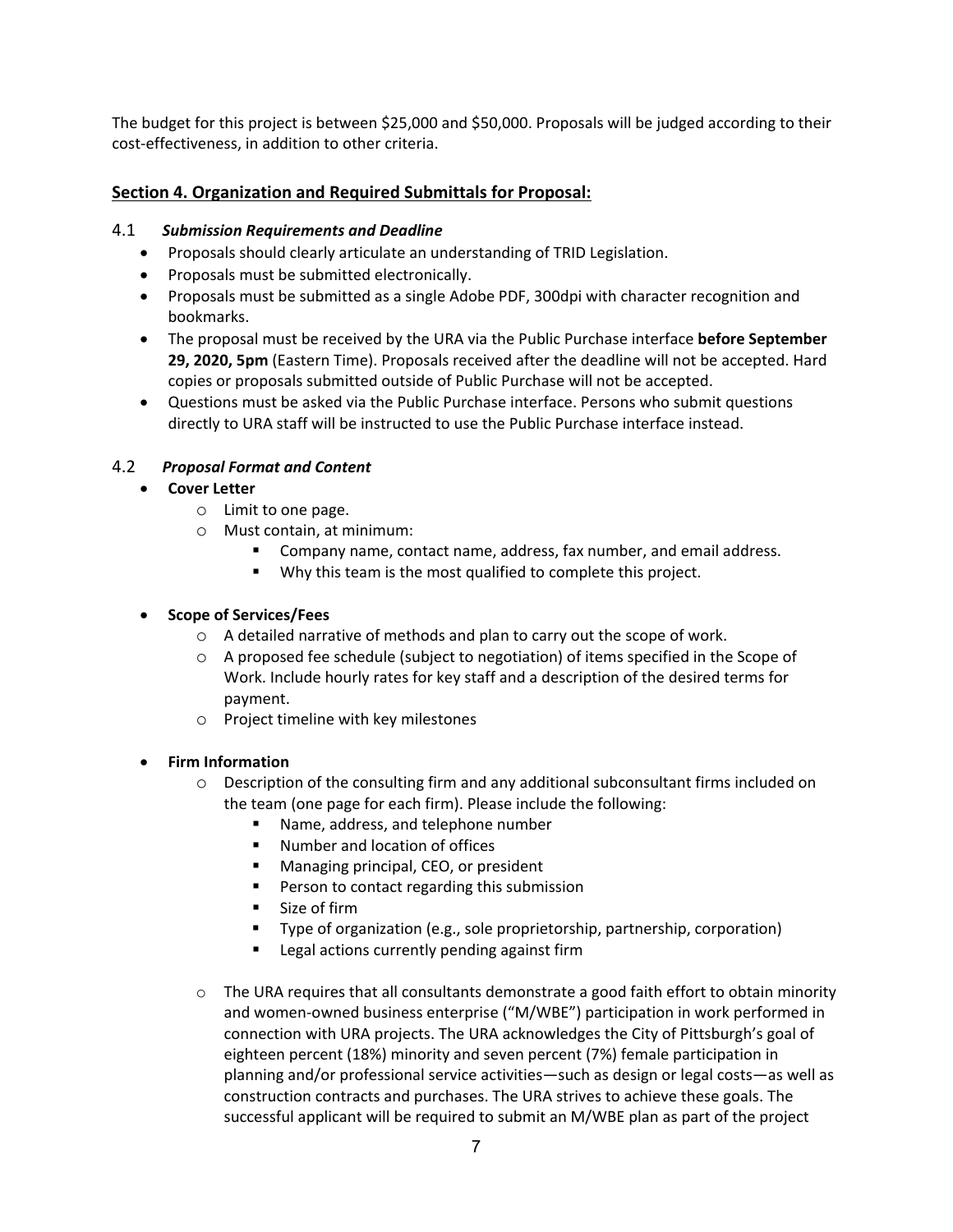approval process. The inclusion of minority-owned business enterprises ("MBE") and women-owned business enterprises ("WBE") must be documented in the table listed below.

| Firm Name | Firm Team Percentage | Percentage MBE (%) | Percentage WBE (%) |
|-----------|----------------------|--------------------|--------------------|
|           |                      |                    |                    |
|           |                      |                    |                    |
|           |                      |                    |                    |
|           |                      |                    |                    |

#### • **Relevant Projects and References**

- o Limit one page per project. Please include the following:
	- Name and location of project
	- Size and cost of project
	- Name, address and telephone number of the client
	- How the project relates to Manchester-Chateau TRID study

#### • **Relevant References**

- o Limit to one page.
	- **EXECT** List up to three additional client references from similar projects.

#### • **Consultant Team**

- o Briefly describe the roles and experience of your proposed team. Provide a resume for each member, including:
	- **Principal in Charge**
	- **Project Manager**
	- Key staff members to be assigned to this project
	- **Sub-consultants**

#### **Section 5. Evaluation Criteria:**

All proposals will be evaluated based on the consultant's technical and professional expertise, relevant experience, the proposed method and procedures for completion of the work, and the cost of the proposal. The apparent ability of the consultant to be independent and objective in performing the requested work will also be considered.

#### 5.1 *Technical Expertise, Experience and Access*

The technical expertise, experience and access of the consultant will be determined by the following factors:

- Overall experience of the consultant
- Expertise and professional level of the individuals proposed to conduct the work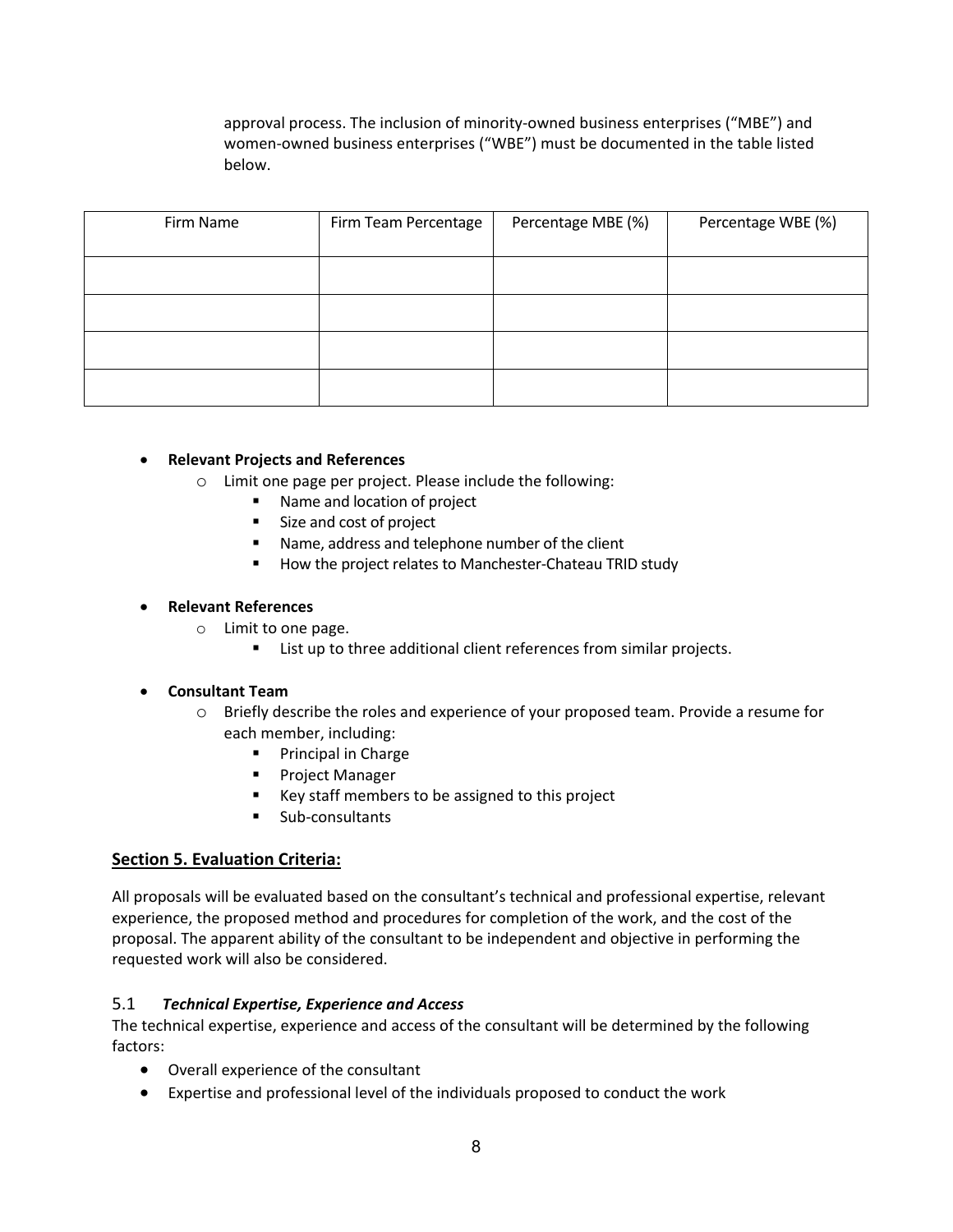- Clarity and completeness of the proposal and the apparent general understanding of the work to be performed
- Demonstration of accessibility to the URA
- Demonstration of responsiveness to community needs

# 5.2 *Procedures and Methods*

Procedures and methods will be determined by the following factors:

- Evaluation of proposed methods and plan to conduct the scope of work in a thorough, objective and timely manner
- Sequence and relationships between major tasks
- Knowledge and understanding of the local environment
- Approach to project management

# 5.3 *Cost*

Cost will be weighed in relation to the other proposals received and shall be evaluated relative to the number of professional consulting services dedicated to the Manchester-Chateau TRID study.

# 5.4 *Equal Employment Opportunity*

A willingness to make meaningful, wide-range subcontracting and employment opportunities available to all interested, qualified firms and individuals in the market place will be evaluated in review of the submitted proposals.

# **Section 6. Selection Process and Schedule:**

6.1 Proposals submitted will be evaluated by a Selection Committee chosen for the Manchester-Chateau TRID study. Finalists of the RFP process will be asked to meet with the Selection Committee for a formal interview. Final consultant selection will be made by the URA Board, which will be informed by the recommendation of the Selection Committee. The URA reserves the right to reject any and all proposals.

A tentative schedule has been prepared for this selection process. Firms interested in this project must be available on the date of the interview meeting with the Selection Committee. The schedule is subject to change; however, the RFP due date will not be changed without notice on Public Purchase. The tentative timeline is:

- RFPs due: September 29, 2020
- Firms notified for interview: October 16, 2020
- Interviews: Late October/November 2020

6.2 Upon notification of selection by URA staff, the successful respondent is required to deliver a contract within four weeks of notification. If the successful respondent is unwilling or unable to execute the agreement as required by this RFP, the URA has the right to request another respondent to enter into the contract with the URA.

6.3 All dates in the RFP are subject to change at the discretion of URA. Notice of any date changes will be posted on the Public Purchase interface.